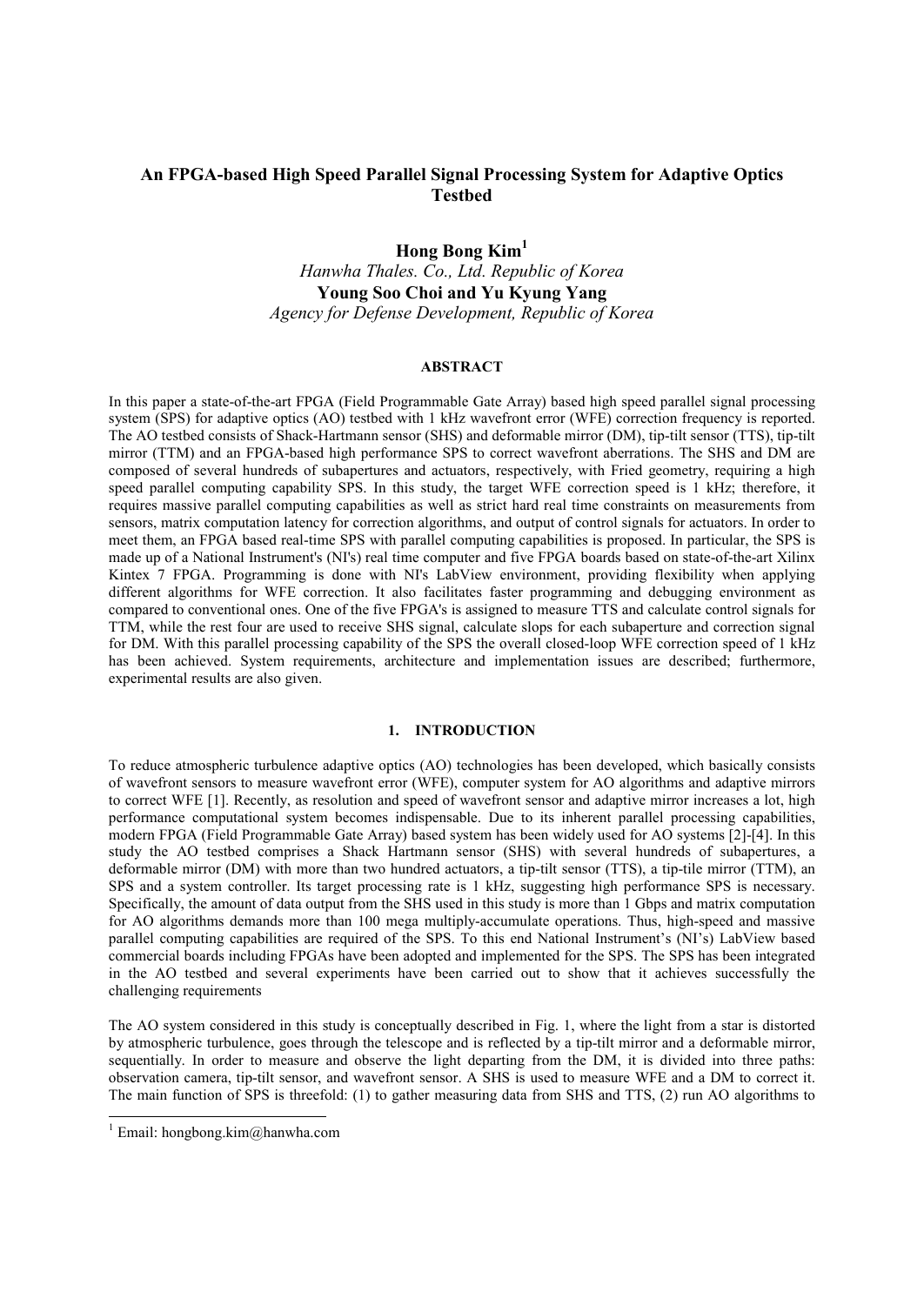calculate commands to control the DM and TTM, and (3) output the commands appropriately formatted for the DM and TTM. Note that there are two control paths. The first path goes from SHS through SPS to DM for high-order WFE correction, while the second runs from TTS through SPS to TTM to correct overall tip-tilt error. Both SHS and TTS are synchronized for proper operations. Target time latency for each path is less than or equal to 1 ms. This is a challenging objective considering complicated interface requirements of the sensors and controller and WFE correction algorithms which normally include large scale matrix calculations. A solution to this problem is to carefully divide it into smaller ones so as to make the most use of parallel processing capabilities of FPGAs.



Fig. 1. Adaptive optics system for correcting atmospheric turbulence.

This paper is organized as follows. Detailed description of the SPS including design and implementation issues is given in the next section. Experimental results are described in section 3, and in section 4 concluding remarks finalize the paper.

#### **2. Signal Processing System**

The design of SPS for high speed AO system is one of the main challenging issues as processing rate becomes higher and the amount of data to be processed grows massive [2][3]. For example, in this study, target processing rate of SPS is 1 kHz and SHS output data rate is more than 1 Gbps; in addition, AO algorithm requires more than 100 mega multiply-accumulate operations. Thanks to recent advances of FPGA technologies, simple and compact H/W system can meet the requirements. When designing a SPS, one should take several factors into consideration. First, I/F complexity and latency of sensors and actuators should carefully be examined. The SHS sensor in our study has an unusual order of pixel output data as indicated in Fig. 3, which requires reordering of the frame data before further processing. This leads to unavoidable time latency in the SPS. DM is another example of which more time latency is induced as described later due to its own protocol for communication. Second, one should consider algorithmic complexity including matrix calculation cost for correcting WFE. Constant variables and matrices which do not change during operation should be prepared offline before online operation. Large scale matrix multiplication is easily implemented with modern FPGA technologies. Furthermore, graphic programming environment of LabView facilitates FPGA programming and debugging which is quite different from conventional FPGA programming process. As for correction algorithms, zonal and modal algorithms are implemented [5]~[7], which should be well optimized in terms of time latency. In our case, more than 100 mega multiply-accumulate operations are necessary for the correction algorithms which run with a period of 1 ms.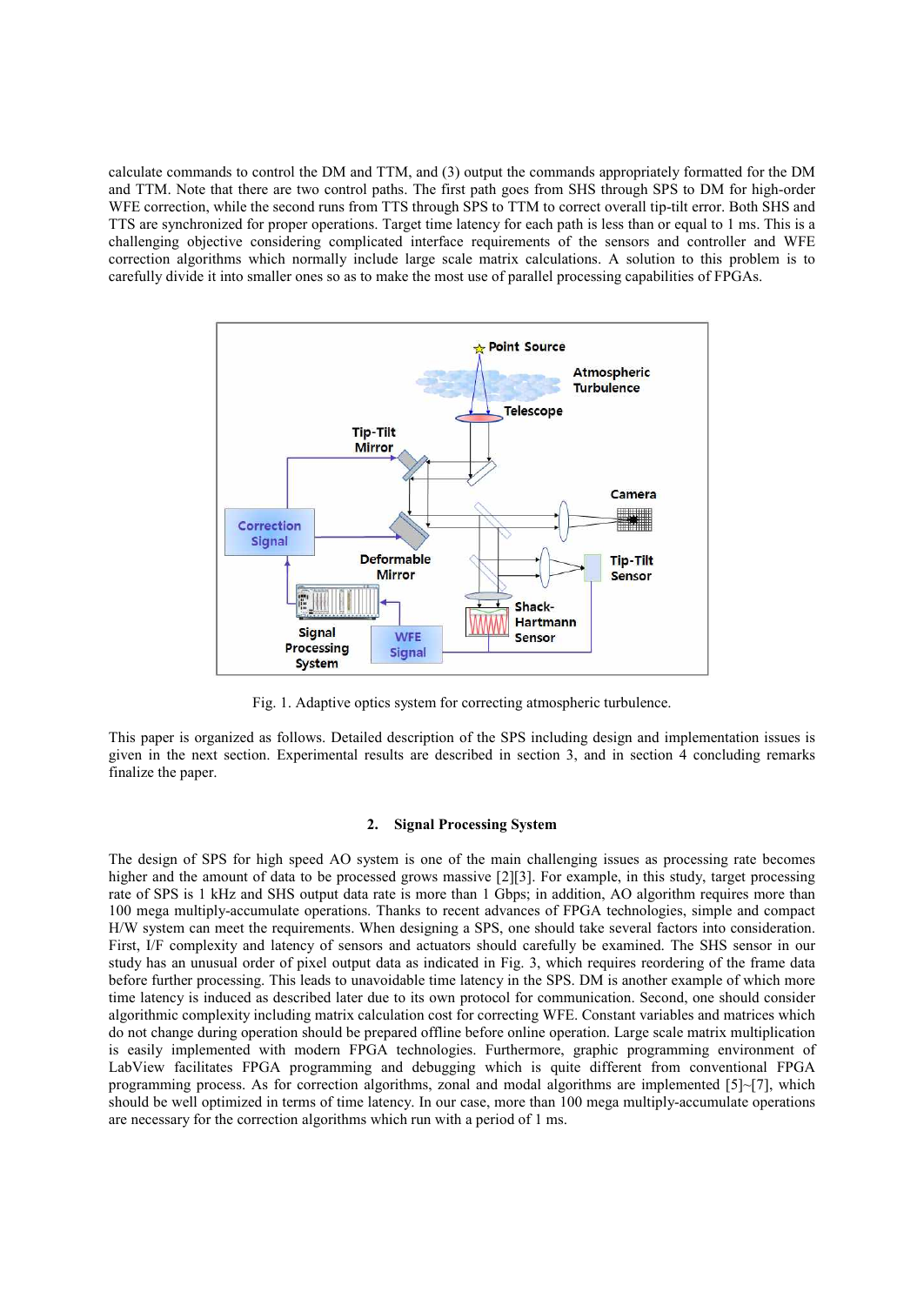

Fig. 2. Signal flow of the proposed SPS

After having taken into account the I/F complexity of sensors, controllers and computational cost of the WFE correction algorithms, we have designed a SPS based on NI's commercial boards including five FPGA ones as shown in Fig. 2. The SPS has the following hardware:

- Five identical FPGA boards, each with one Xilinx's Kintex 7 FPGA
- One CPU board with Intel i7 core
- Digital to Analog converter board for TTM controller
- Camera-link I/F adaptors for reading TTS and SHS data
- Digital I/O board for DM controller
- · NI's 18-Slot 3U PXI express chassis (Fig. 4)

Due to strict real-time constraints for correcting TT error and WFE three main functions of SPS is fulfilled in FPGA boards, resulting in constant time consumption without jitter. For TT error correction, one FPGA board (FPGA #1) is enough because its computation involved is simple. It receives TTS data through Camera-link adaptor, finds center of gravity (CoG) of the image, calculates slope, runs correction algorithm, and outputs correction signal to the TTM actuator through digital to analog converter.

On the other hand, for high-order aberration four FPGA boards (FPGA  $\#2\sim$ 5) are necessary to fulfill the function. This is mainly because it includes high order matrix multiplications, complicated and time-consuming I/F of SHS and DM controller. The SHS used in our system has hundreds of subapertures, each with  $12x12$  pixels.

Note that although PXIe bus is available for exchanging data between boards, direct board-to-board communication line is utilized between FPGA boards to reduce time latency. Eight board-to-board direct communication lines are available in the chassis. FPGA #2 board receives SHS output data through CameraLink adaptor and calculates CoG and slope for each subaperture. Due to complicated data output sequence of SHS used in this study, reconstruction operation for each frame should be done for next processing. Fig. 3 shows the order by which the pixels are sent by the camera. Eight channel data comes from the SHS simultaneously, and each pixel has 14 bit unsigned integer values. With two bits padding, one pixel format consists of 16 bits wide data. 64 bit packet composed of four pixel data comes from the SHS at a time. The total amount of data from the SHS is more than 1 Gbps.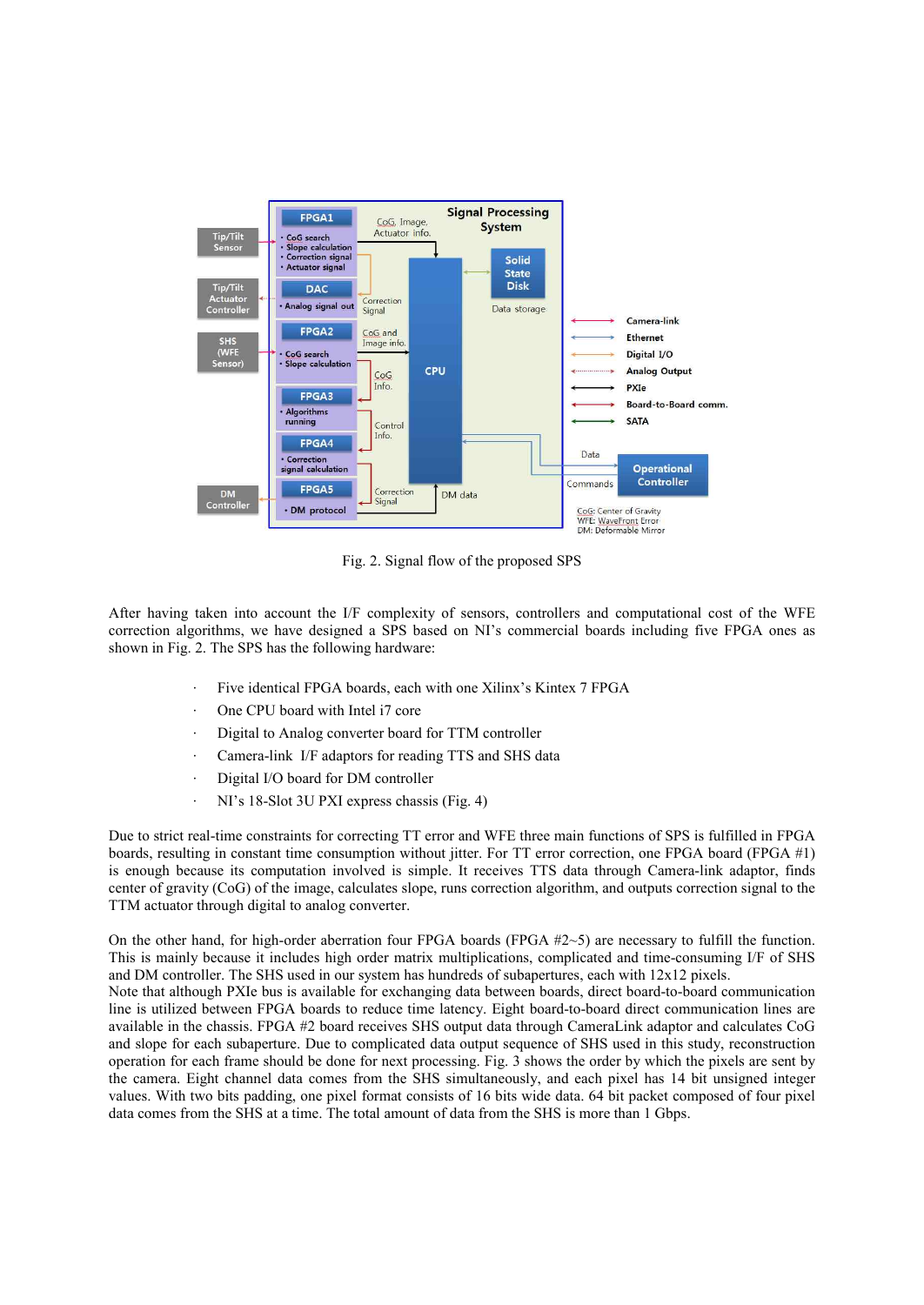| 131   | Уm | 13                      | 11    | 1999          |              |                | <b>MAY</b> | 11    | 13                    | <b>Section</b> | 131   | 131          | <b>ALC</b> | 121   | 119   | <b>MAR</b>            |       |       | <b>DOM:</b> | 119   | 121   | <b>Second</b> | 131   |
|-------|----|-------------------------|-------|---------------|--------------|----------------|------------|-------|-----------------------|----------------|-------|--------------|------------|-------|-------|-----------------------|-------|-------|-------------|-------|-------|---------------|-------|
| 263   |    | 145                     | 143   | $\cdots$      | 133          | 133            | v.         | 143   | 145                   | $\cdots$       | 263   | 263          |            | 145   | 143   |                       | 133   | 133   |             | 143   | 145   |               | 263   |
|       |    |                         |       |               | 265          | 265            |            |       |                       |                |       |              |            |       |       |                       | 265   | 265   |             |       |       |               |       |
|       |    |                         |       |               |              |                |            |       |                       |                |       |              |            |       |       |                       |       |       |             |       |       |               |       |
| 15971 |    | 15853                   | 15851 |               | 15841        | 15841          |            | 15851 | 15853                 |                | 15971 | <b>19971</b> |            | 15853 | 15851 | $-11$                 | 15841 | 15841 |             | 15851 | 15853 |               | 19971 |
| 11972 |    | 15854                   | 15852 |               | 15842        | 15842          |            | 15852 | 15854                 | in.            | 15972 | 15972        | W.         | 15854 | 15852 | <b>SALE</b>           | 15842 | 15842 | $\sim$      | 15852 | 15854 |               | 15972 |
|       |    |                         |       |               |              |                |            |       |                       |                |       |              |            |       |       |                       |       |       |             |       |       |               |       |
|       |    |                         |       |               | 266          | 266            |            |       |                       |                |       |              |            |       |       |                       | 266   | 266   |             |       |       |               |       |
| 264   | m  | 146                     | 144   | $\frac{1}{2}$ | 134          | 134            | See.       | 144   | 146                   | 1000           | 264   | 264          |            | 146   | 144   |                       | 134   | 134   |             | 144   | 146   |               | 264   |
| 132   |    | 14                      | 12    | vee:          | $\mathbf{z}$ | $\overline{2}$ | $***$      | 12    | 14                    | 1000           | 132   | 132          | $\cdots$   | 14    | 12    |                       |       |       | $\ddotsc$   | 12    | 14    |               | 132   |
|       |    |                         |       |               |              |                |            |       |                       |                |       |              |            |       |       |                       |       |       |             |       |       |               |       |
|       |    | Invalid data of a frame |       |               |              |                |            |       | Valid data of a frame |                |       |              |            |       |       | data for each channel |       |       |             |       |       |               |       |

Fig. 3. Shack-Hartmann sensor data output sequence.

In FPGA #3 board, part of WFE correction algorithms are running; in particular, CoG calculation for each subaperture is accomplished. Concerning WFE correction algorithm, two algorithms, zonal and modal, have been implemented and experimented in this study. Detailed description of them is beyond the scope of the paper. Refer to the references [5]-[7] for further information. However, it would be worthwhile here to mention the time latency of 176 μs for zonal algorithm thanks to parallel computation capability of FPGA boards. Matrix calculation is carried out on FPGA #4 board, and its results are sent to FPGA #5 board where they are formatted and sequenced so as to be appropriate for the DM controller. Some of the results of each FPGA board are periodically transferred to the CPU board for analysis.

The H/W configuration of SPS is shown in Fig. 4, which is composed of 18-slot PXIe chassis, CPU board with NI's real-time OS, adaptors for sensor I/F, FPGA boards, and analog output boards.



Fig. 4. H/W configuration of the SPS

NI's LabView environment provides graphical programming environment in contrast to conventional text-based programming environment. Moreover, unlike conventional HDL (Hardware Description Language) which is necessary for FPGA design, LabView also provides graphical programming environment for FPGA. This facilitates programming with reduced verification efforts at the cost of some overhead. Part of FPGA LabView programming for SHS I/F is shown in Fig. 5 as an example.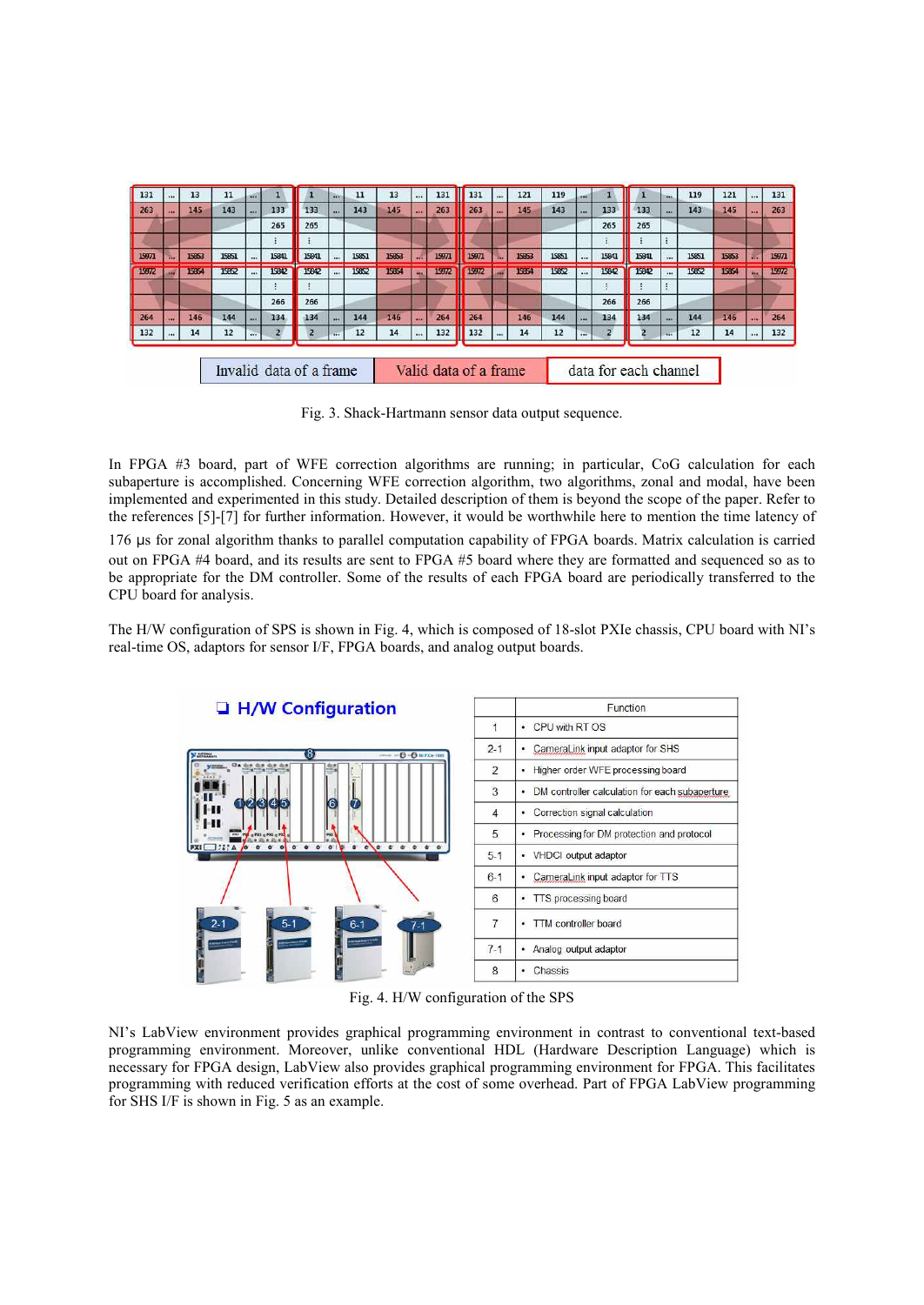

Fig. 5. LabView programming example

An SPS graphic user interface (GUI) has been developed as shown in Fig. 6. It operates in MS windows on PC, which connects to SPS through gigabit Ethernet to interchange information. The GUI comprises all the necessary interfaces for control, monitor and data logging. For instance, they include functions such as initial value setting, built-in-test for SPS and sensors, correction algorithm parameter setting, system running and stopping, subaperture selection, actuator status and image display, system performance display and so on.



Fig. 6. Graphic user interface of the SPS

## **3. EXPERIMENTAL RESULTS**

The SPS developed in this study has been experimented together with AO testbed. Fig. 7 indicates time latency in SHS spent by sensor data reading, algorithm calculations and control command output to DM. Specifically, SHS data reading consumes 603 μs, algorithm running (CoG calculation, matrix calculations, DM commands preparation) spends 97 μs, and DM commands output latency is 38 μs, resulting in a total time latency of 738 μs. This is sufficient for the system to operate at 1 kHz rate. Similarly, signal processing latency for TTS/TTM is about 814 μs, which also includes TTS data reading, algorithm calculation and control command output to TTM. This is also fast enough for 1kHz operation.